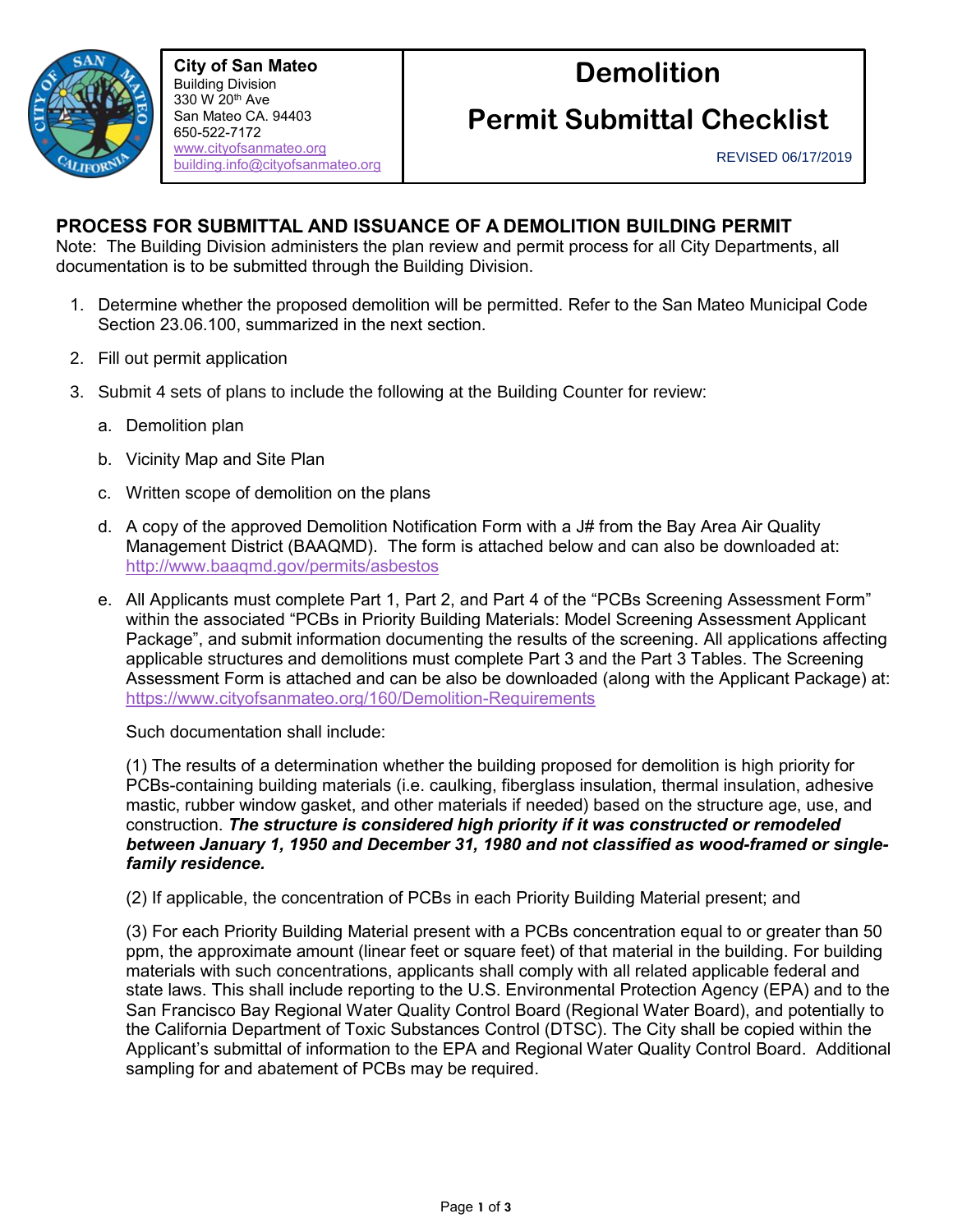### **SAN MATEO MUNICIPAL CODE 23.06.100.**

- 1. Demolition permits may be issued if at least one of the following is applicable:
	- a. Demolition has been ordered by the building official because of major structural damage or a condition resulting in imminent or immediate danger to public health or safety; or
	- b. A building permit or site development permit has been issued authorizing work to be performed which requires the prior removal of an existing structure to accomplish the new construction; or
	- c. The city has determined that demolition is necessary in order to perform appropriate soil tests for a proposed project; or
	- d. Demolition is required by the city as a condition of approval of a planning application under Title 27 or a subdivision under Title 26 of this code, and the application for the demolition permit complies with the time frame set in the condition of approval.
	- e. The demolition involves a nonresidential structure of 3,000 square feet or less.
	- f. The building official finds that:
		- i. If intended for residential use, the structure is not habitable due to violations of the Uniform Housing Code, as adopted in Chapter 7.14; or, if intended for nonresidential use, the structure cannot be occupied due to violations of building codes or local, state or federal laws; and
		- ii. Substantial evidence has been provided that repair of the structure is not feasible. As used in this subsection "feasible" means capable of being accomplished in a successful manner within a reasonable period of time, taking into account economic, legal, social and technological factors. Evidence provided by the applicant may be independently reviewed by consultants hired by the City at the applicant's expense; and
		- iii. Demolition of the structure would have a less significant effect on the neighborhood than allowing the existing dilapidated structure to remain.
		- iv. A demolition permit shall not be issued unless notice of the proposed demolition and appeal procedures is posted on the premises in a location visible from off-site at least 15 days before issuance of the demolition permit. The building official's proposal to issue a demolition permit is appealable to the Community Relations Commission within the 15-day posting period by filing a notice of appeal with the City Clerk. If demolition is requested as part of a planning application, the Planning Commission shall review the request prior to any action by the building official.
	- g. The demolition involves a non-required accessory building.
	- h. Development of a site provided that:
		- i. The building official receives written confirmation that the demolition is needed to facilitate the timely construction of new structures under the approved master plan.
		- ii. The structures are substantially vacant;
		- iii. There is written documentation from a lending institution that the project (at least in substantial part) is capable of being financed and the applicant is credit worthy.
- 2. The demolition of structures where a master plan or specific plan has been approved.
- 3. All demolition permits shall comply with the following conditions:
	- a. If the site is a service station or listed on the Hazardous Waste and Substances Sites List (prepared pursuant to Government Code Section. 65962.5), or if the City has any other substantial evidence that the site may contain hazardous wastes, the application for a permit must be accompanied by evidence that the soil has been inspected for contamination and, if contamination has been found,